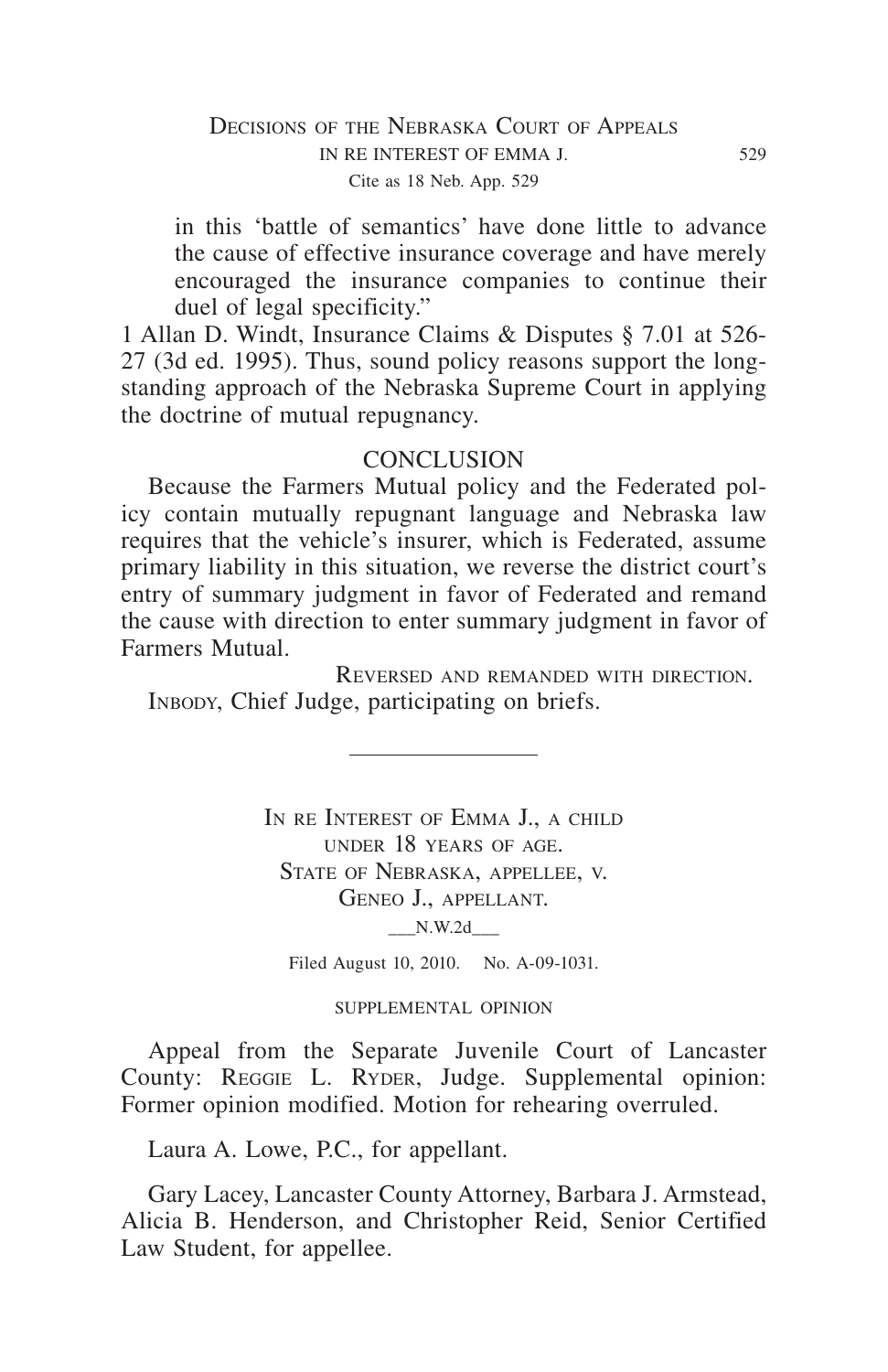Inbody, Chief Judge, and Sievers and Cassel, Judges.

PER CURIAM.

Case No. A-09-1031 is before this court on the motion for rehearing filed by the State of Nebraska, appellee, regarding our opinion reported at *In re Interest of Emma J., ante* p. 389, 782 N.W.2d 330 (2010). We overrule the motion, but for purposes of clarification, we modify the opinion as follows:

That portion of the opinion designated "*Active Efforts and Expert Testimony*" in the analysis section and the portion designated "conclusion," *id*. at 400-02, 782 N.W.2d at 338-39, are withdrawn, and the following language is substituted in their place:

*Active Efforts and Expert Testimony.*

Geneo next argues that the juvenile court erred in finding that the State made active efforts to provide remedial services and rehabilitative programs to prevent the breakup of the Indian family and that those efforts were unsuccessful, and in removing Emma from the family home and placing her in foster care without expert testimony as required under ICWA.

The specific finding which Geneo contends was error is included in the September 30, 2009, adjudication order, wherein the juvenile court specifically found that active efforts had been made. However, there was no evidence adduced at the adjudication hearing regarding either active efforts or expert testimony. Thus, the juvenile court erred in making specific findings of fact in the September 30 order regarding issues not addressed at the adjudication hearing. However, upon our de novo review of the record, we find that said error was harmless and not prejudicial to Geneo, because the issue had previously been fully addressed in a hearing evidenced by a June 11 order found in the supplemental transcript.

The supplemental transcript in this case, filed by the State, includes the June 11, 2009, order regarding a motion for temporary custody which indicates that after a hearing was held on the matter, the juvenile court found that active efforts had been made, including "a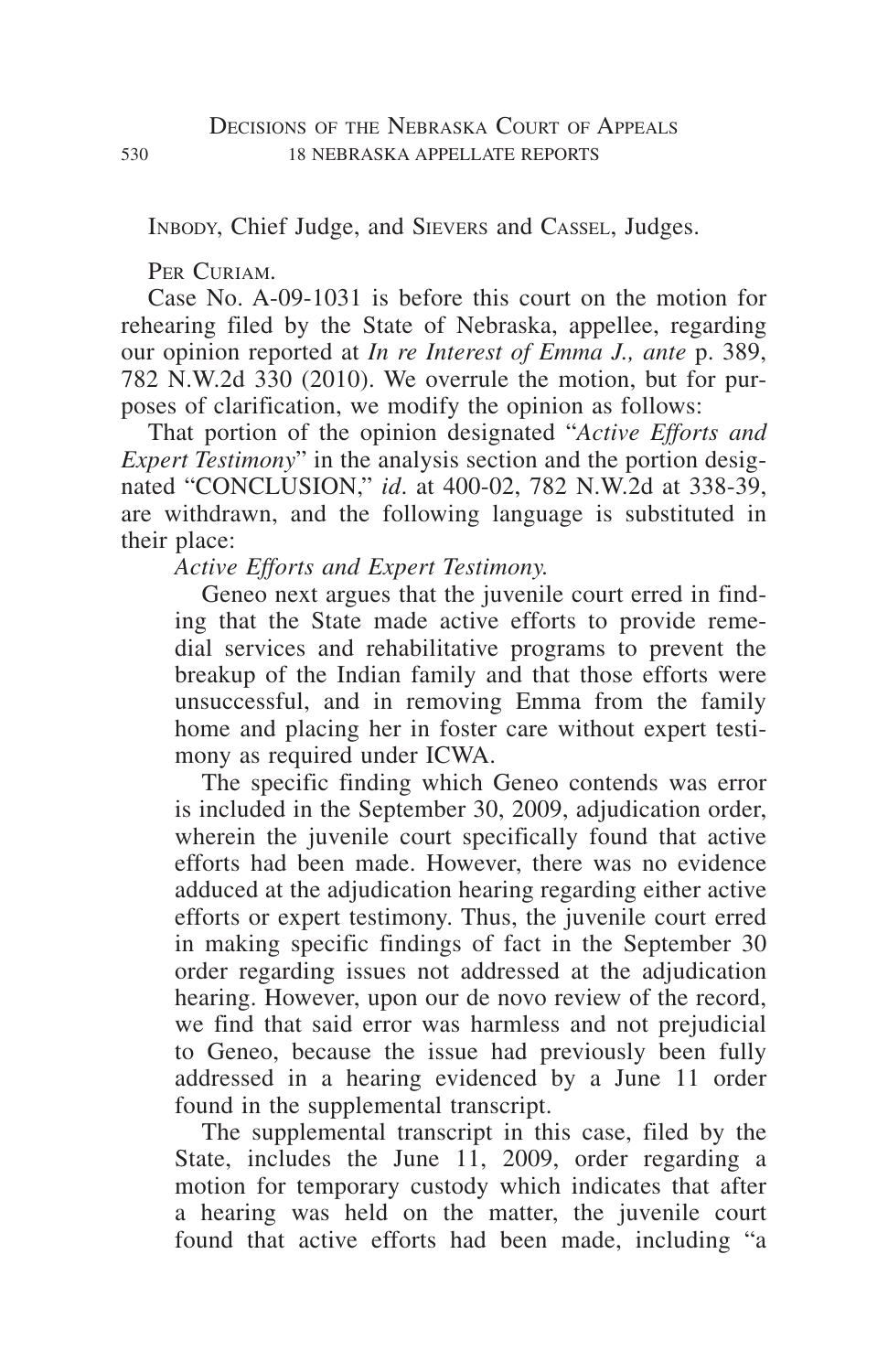pretreatment assessment, visitation for [Venessa], counseling services, and a comprehensive family assessment." The June 11 order further indicates that the juvenile court determined that Emma's therapist "is a professional person having substantial education and experience in the area of her specialty."

Therefore, the portion of the September 30, 2009, adjudication order regarding active efforts as to Emma's continued out-of-home placement was merely a continuation of the previously entered June 11 order and is not a final, appealable order as to the issue of Emma's continued out-of-home placement in the September 30 order. See *In re Interest of Enrique P. et al.*, 14 Neb. App. 453, 709 N.W.2d 676 (2006) (adjudication and disposition orders are final, appealable orders), and *In re Interest of Tayla R.*, 17 Neb. App. 595, 767 N.W.2d 127 (2009) (dispositional order which simply continues previous determination is not appealable order). In order to properly raise the out-of-home placement issue before this court, Geneo should have filed an appeal within 30 days of the June 11 order pursuant to Neb. Rev. Stat. § 25-1912 (Reissue 2008), and without such an appeal, Geneo cannot now claim that the juvenile court erred in its previous determination. See, also, *In re Interest of Andrew H. et al.*, 5 Neb. App. 716, 564 N.W.2d 611 (1997) (if order is not new, but merely continuation of previous order, it does not extend time for appeal).

## **CONCLUSION**

In sum, we find that the proper burden of proof for the adjudication of an Indian child is by a preponderance of the evidence. In this case, the State proved by a preponderance of the evidence that Emma was a child within the meaning of  $\S$  43-247(3)(a). We further find that even though the juvenile court erred in making specific findings of fact regarding active efforts in the September 30, 2009, adjudication order, the error was harmless because the findings were merely a continuation from a previously entered order regarding out-of-home placement